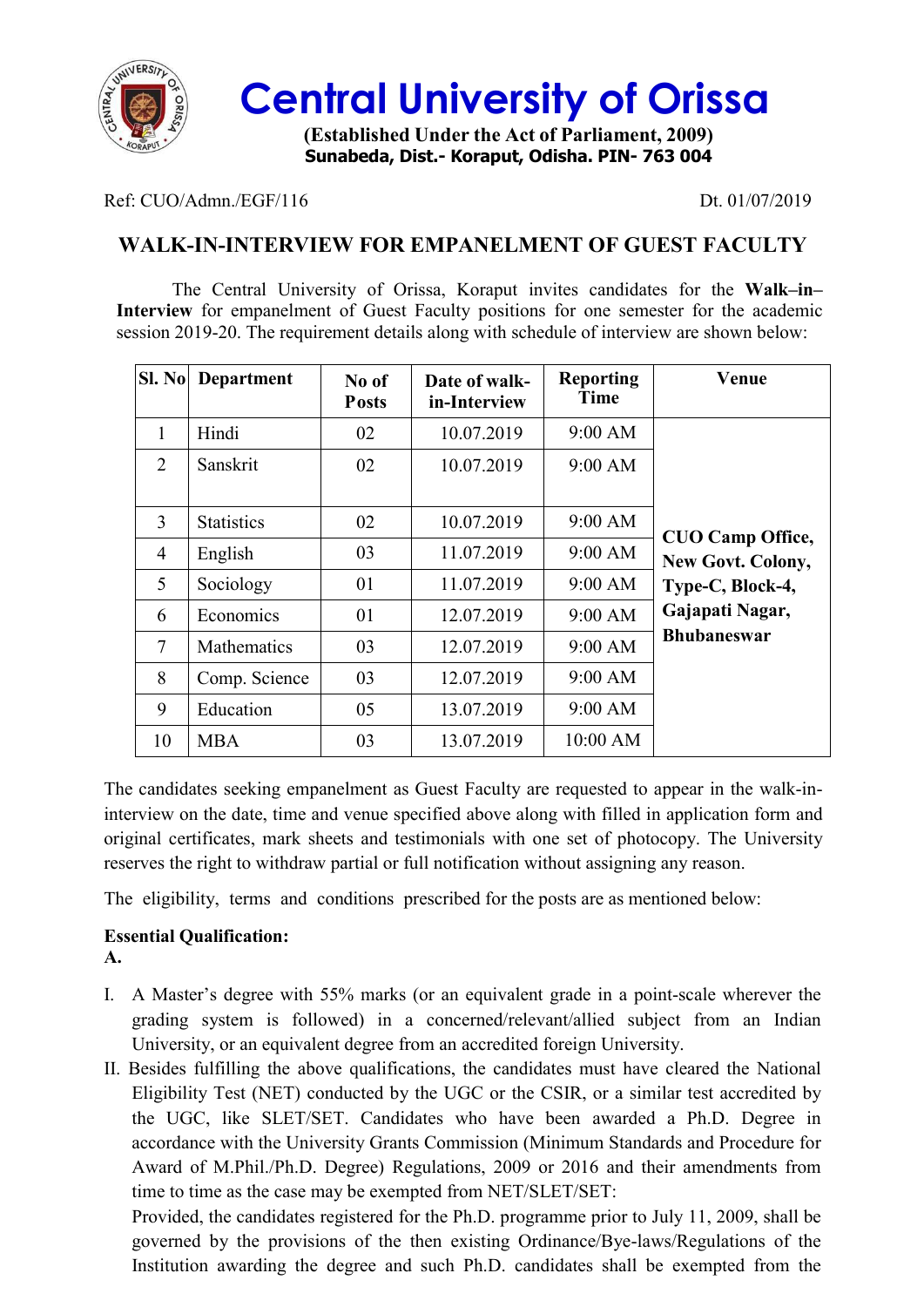requirement of NET/SLET/SET for recruitment and appointment of Assistant Professor or equivalent positions in Universities/Colleges/Institutions subject to the fulfillment of the following conditions:

- (a) Ph.D. degree of the candidate awarded in regular mode;
- (b) The Ph.D. thesis has been evaluated by at least two external examiners;
- (c) An open Ph.D. viva-voce of the candidate has been conducted;
- (d) The candidate has published two research papers from his/her Ph.D. work, out of which at least one in a refereed journal;
- (e) The candidate has presented at least two papers based on his/her Ph.D. work in conferences/seminars sponsored/funded/supported by the UGC/ICSSR/CSIR or any similar agency.

*The fulfillment of these conditions is to be certified by the Registrar or the Dean (Academic Affairs) of the University concerned.*

Note: NET/SLET/SET shall also not be required for such Masters Programmes in disciplines for which NET/SLET/SET is not conducted by the UGC, CSIR or similar test accredited by the UGC, like SLET/SET.

#### **OR**

B.

The Ph.D. degree has been obtained from a foreign University/Institution with a ranking among top 500 in the World University Ranking (at any time) by any one of the following: (i) Quacquarelli Symonds (QS) (ii) the Times Higher Education (THE) or (iii) the Academic Ranking of World Universities (ARWU) of the Shanghai Jiao Tong University (Shanghai).

Further, the qualification for Guest Faculty shall be at par with the minimum qualification for Assistant Professors of Universities in UGC Regulations, 2018.

The superannuated teachers will also be considered for engagement as Guest Faculty subject to maximum age limit of 70 years.

#### **Other terms and conditions**:

- 1. Selected candidates shall be paid an honorarium of ₹ 1500/- per lecture subject to maximum of ₹ 50,000/- per month.
- 2. The selected candidates shall be engaged on purely temporary basis for a period of one semester, likely to be extended for another semester on satisfactory performance. However, the engagement will be terminated on the joining of a regular faculty in between. The services of Guest Faculty will be terminated without notice if found unsatisfactory. Candidate cannot claim any right for permanent position under any circumstances.
- 3. The number of vacancies indicated in this notification is tentative. The University reserves the right to fill any consequential vacancies, and / or to increase/decrease the number of vacancies and make engagements accordingly.
- 4. No TA/DA will be paid for attending the walk-in interview.
- 5. Incomplete applications will be rejected.
- 6. Before turning up for interview, please visit the University website for updates.
- 7. The Guest Faculty shall not be given the benefit of allowances, pension, gratuity and leave etc. as admissible to the regular teachers.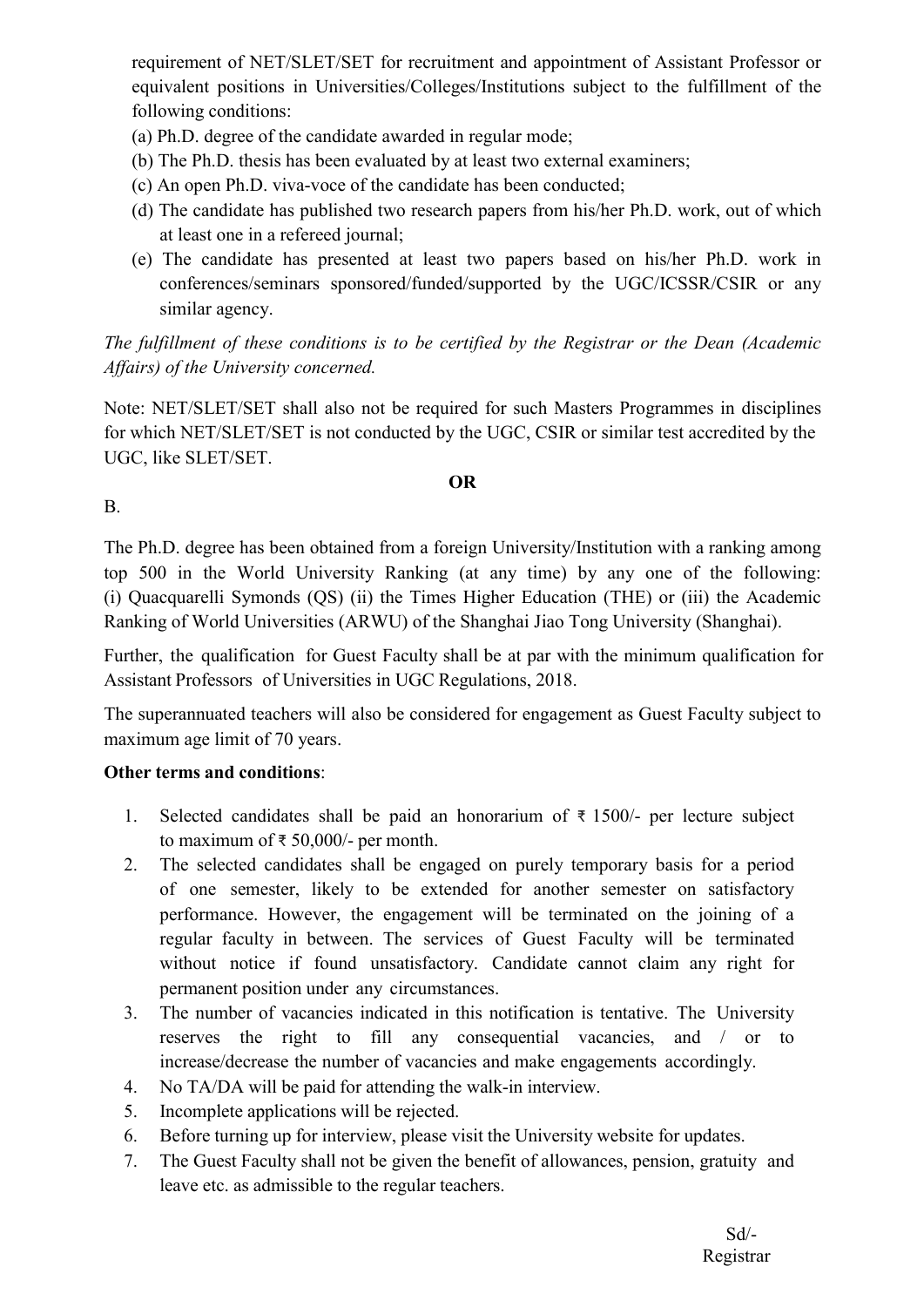

# **Central University of Orissa**

#### **(Established Under the Act of Parliament, 2009) Sunabeda, Dist.- Koraput, Odisha. PIN: 763 004**

**Application Form for Empanelment in the Guest Faculty position**

*(Please read carefully the instructions given in the eligibility criteria before filling the form*)

| 1. |              |                                                                 |                             |                |
|----|--------------|-----------------------------------------------------------------|-----------------------------|----------------|
|    | a)           |                                                                 |                             | Paste a recent |
|    |              |                                                                 |                             | Passport Size  |
| 2. |              | a) Name in full (in BLOCK letters)                              |                             | Photograph     |
|    |              |                                                                 |                             |                |
|    | b)           | Father's / Mother's/Spouse's Name                               |                             |                |
|    | $\circ$ )    | Present Postal Address in Full                                  |                             |                |
|    |              | (Block Letters, Surname underlined)                             |                             |                |
|    |              |                                                                 |                             |                |
|    |              |                                                                 |                             |                |
|    | $\mathbf{d}$ | E-mail ID                                                       |                             |                |
|    | $\epsilon$   | <b>Contact Telephone Number</b>                                 |                             |                |
|    | $\mathbf f$  | <b>Permanent Address</b><br>(Block Letters, Surname underlined) |                             |                |
|    |              |                                                                 |                             |                |
|    |              |                                                                 |                             |                |
| 3. | a).          | Date of birth (in figures)                                      |                             |                |
|    |              | (in words)                                                      |                             |                |
|    | b)           |                                                                 |                             |                |
|    | d)           | Marital Status                                                  | e) Nationality              |                |
|    | f)           | Category (UR/OBC/SC/ST)                                         | g) $PWD$ (Yes/No) , If yes  |                |
|    |              |                                                                 | Specify                     |                |
| 4. | a)           |                                                                 |                             |                |
|    | b)           | Any other language known                                        |                             |                |
|    |              |                                                                 | <b>READ</b><br><b>WRITE</b> | <b>SPEAK</b>   |

5. Give particulars of Examinations passed commencing from H.S.C. and Degrees obtained including Ph.D./D.Sc./D.Litt. from the University or places of Higher / Technical Institutions. Attach one set of self-attested copies of Certificates, marksheets and testimonials.

| S1.<br>N <sub>o</sub> | Examination<br>passed | University/Board | Vear | Class/<br>Division/<br>Grade | % of<br>marks | Subject offered<br>(Specify Hons/<br>Distinction) |
|-----------------------|-----------------------|------------------|------|------------------------------|---------------|---------------------------------------------------|
|-----------------------|-----------------------|------------------|------|------------------------------|---------------|---------------------------------------------------|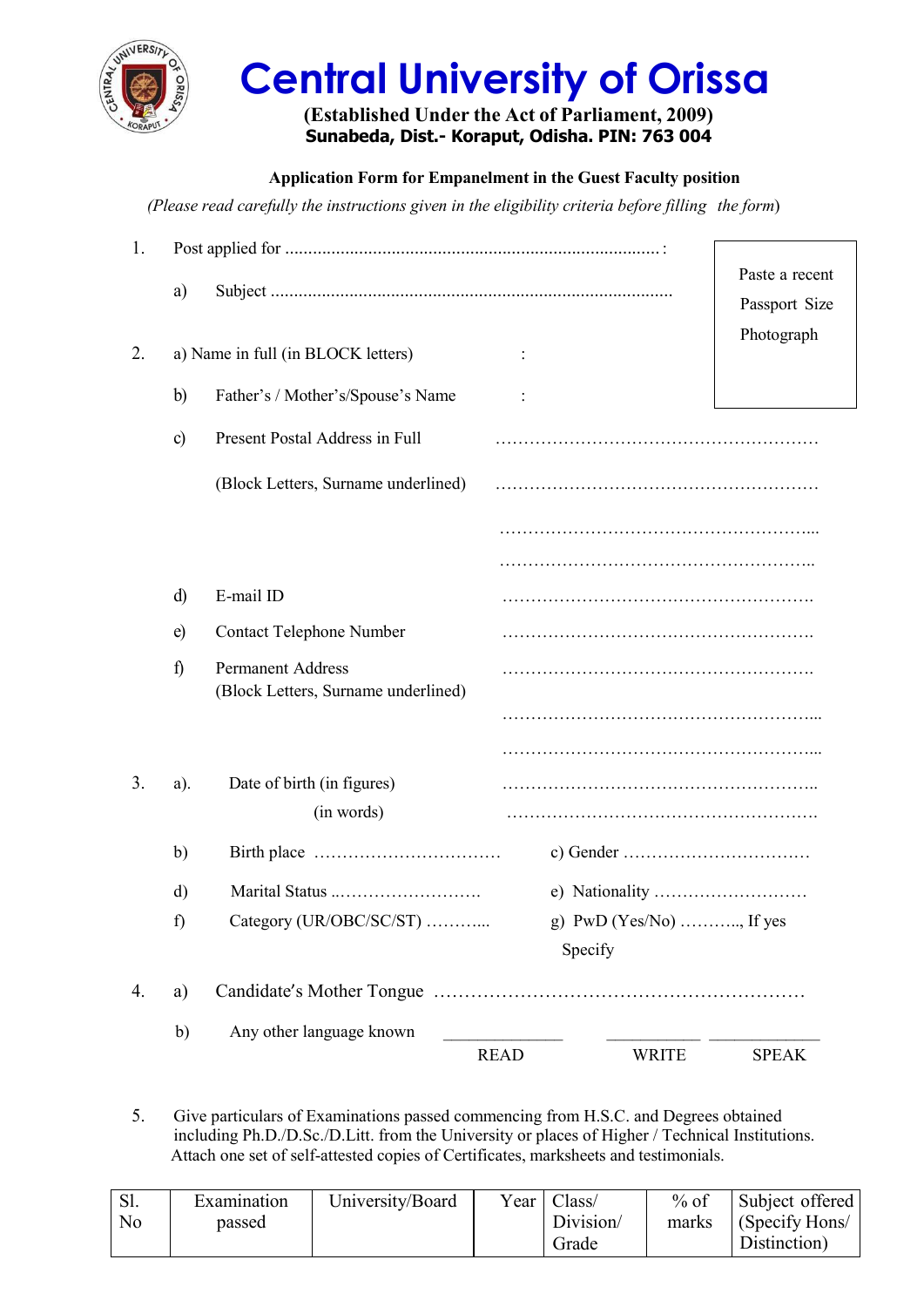| 6.    | Field of Specialisation                                                                 |  |   |
|-------|-----------------------------------------------------------------------------------------|--|---|
| (i)   | Master Degree                                                                           |  |   |
| (ii)  | M.Phil. Degree                                                                          |  |   |
| (iii) | Doctoral Degree                                                                         |  |   |
| (iv)  | Post-Doctoral Degree                                                                    |  |   |
| 7.    | Whether the candidate is qualified at the<br>UGC NET / CSIR NET / (If so give details): |  |   |
| 8.    | Achievements in Research (Give details in Annexure along with photocopy for proof)      |  |   |
| (i)   | Research Papers published                                                               |  |   |
| (ii)  | No. of Books authored                                                                   |  | : |
| (iii) | No. of Book Chapters published                                                          |  |   |
| (iv)  | Number and nature of Seminars/Conferences attended                                      |  |   |
| (v)   | No. of Research Scholars guided (M.Phil/ Ph.D.)                                         |  | : |

9. Details of employment (details of present post at the beginning)

| Office/<br>Institution<br>employed | Date of<br>Joining | Date of<br>leaving | Post held | Scale of<br>pay with<br>Grade<br>pay | Basic pay<br>Rs. | Total<br>Salary<br>(Gross)<br>Rs. | Job<br>Description* |
|------------------------------------|--------------------|--------------------|-----------|--------------------------------------|------------------|-----------------------------------|---------------------|
|                                    |                    |                    |           |                                      |                  |                                   |                     |
|                                    |                    |                    |           |                                      |                  |                                   |                     |
|                                    |                    |                    |           |                                      |                  |                                   |                     |

(Please enclose self-attested copies of certificates/proof in support of employment) (\*Attach separate sheet, if needed)

10. Time required for joining, if selected : ………………………………………………